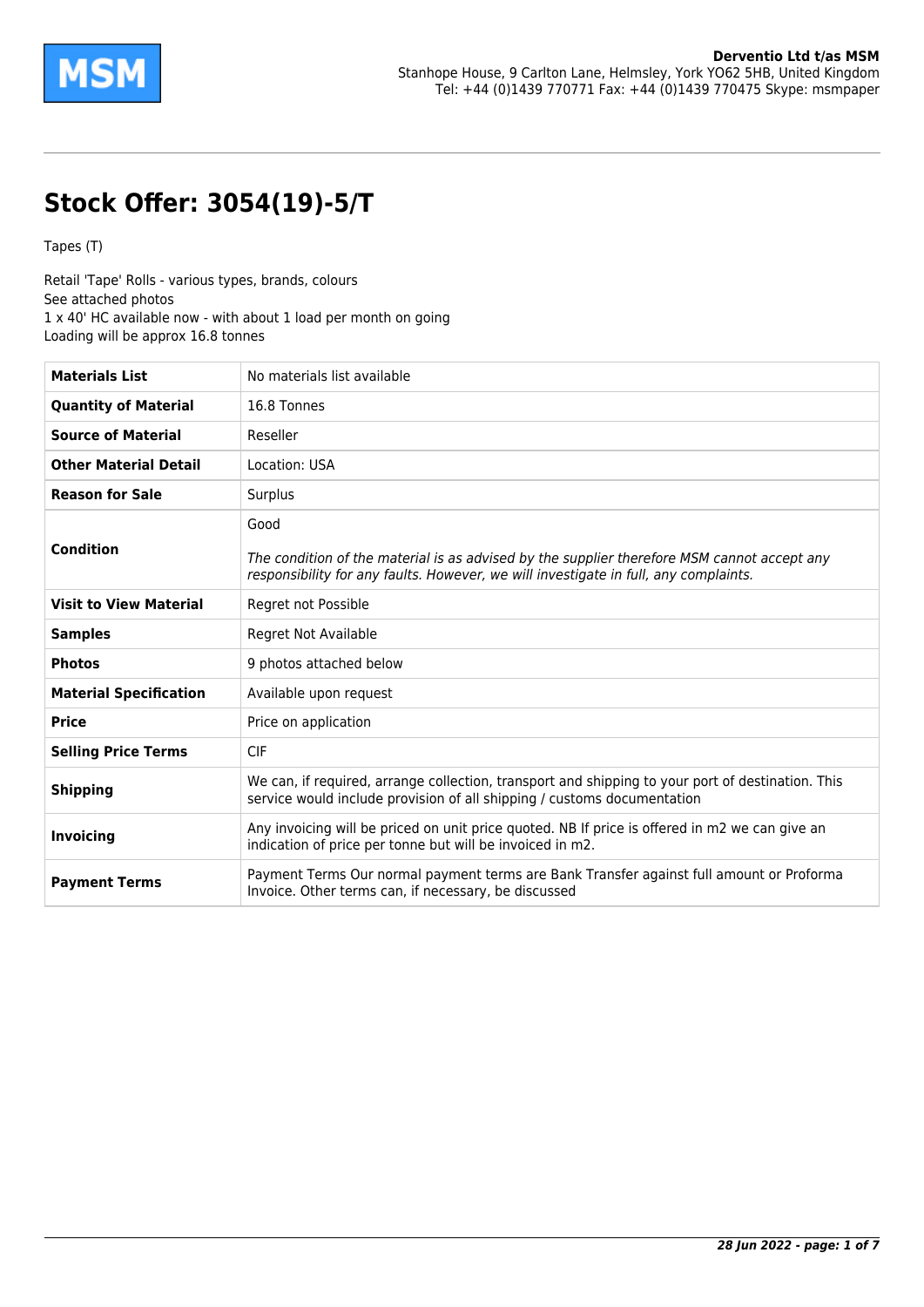

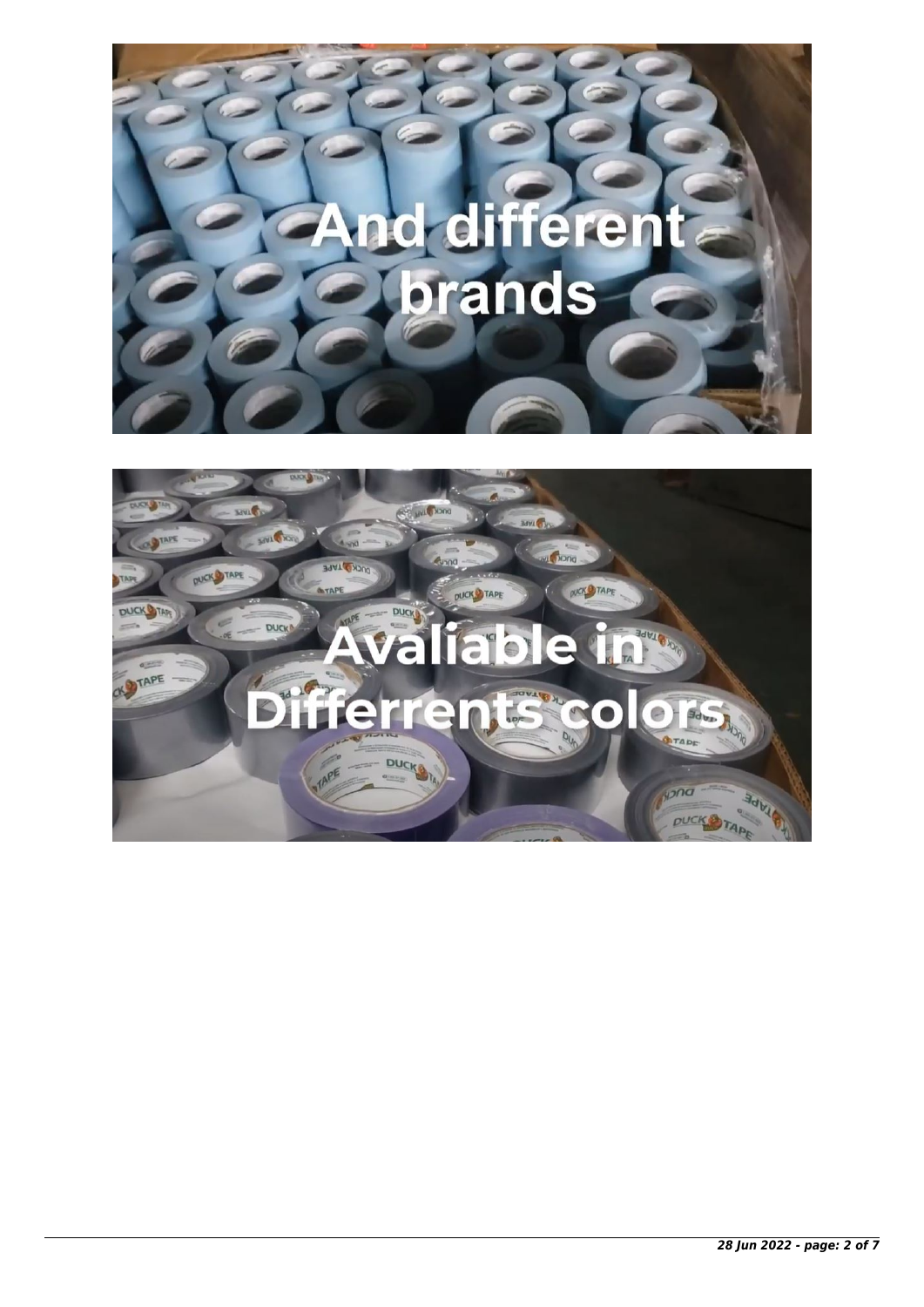

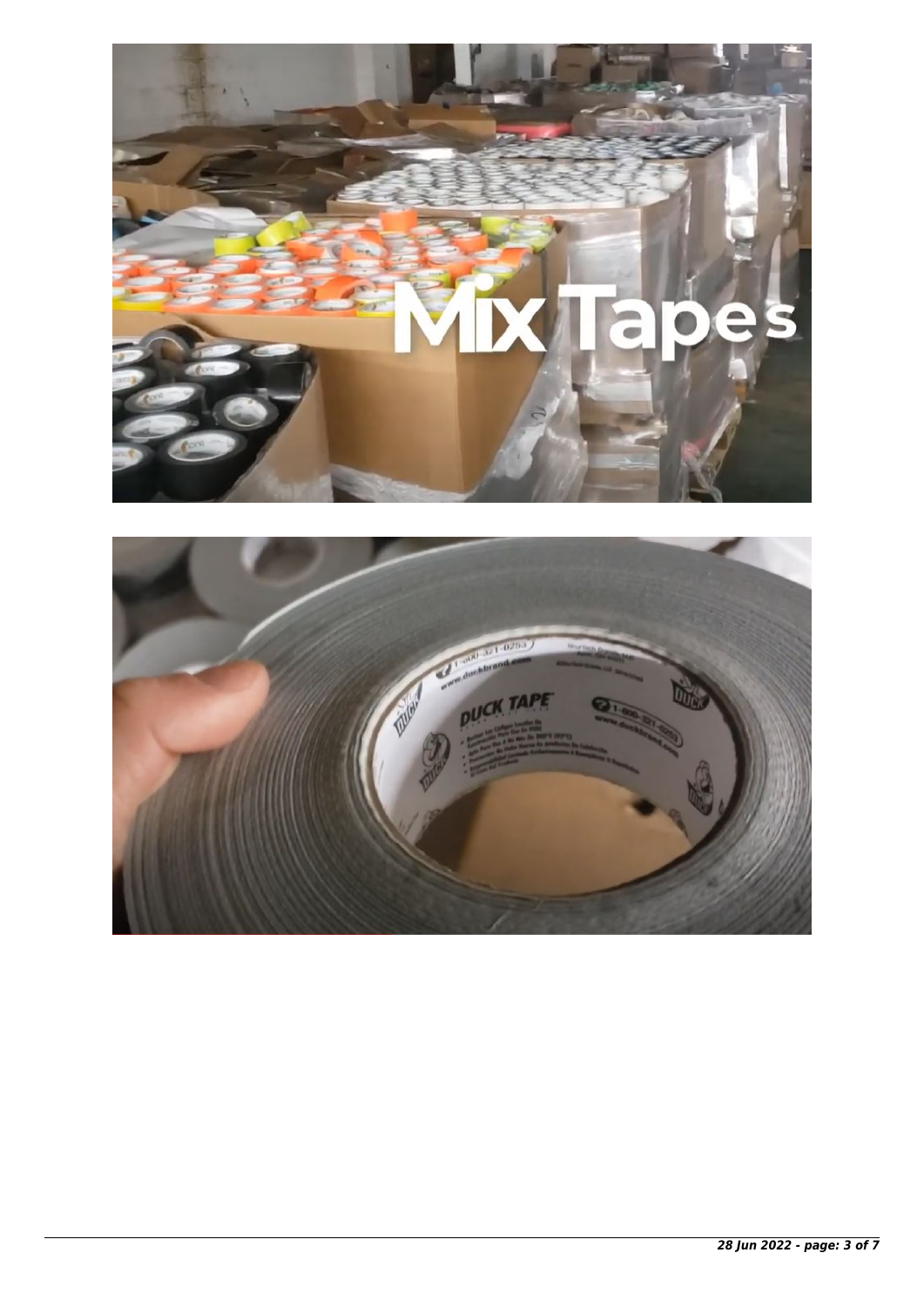## Avaliable in<br>Differrents colors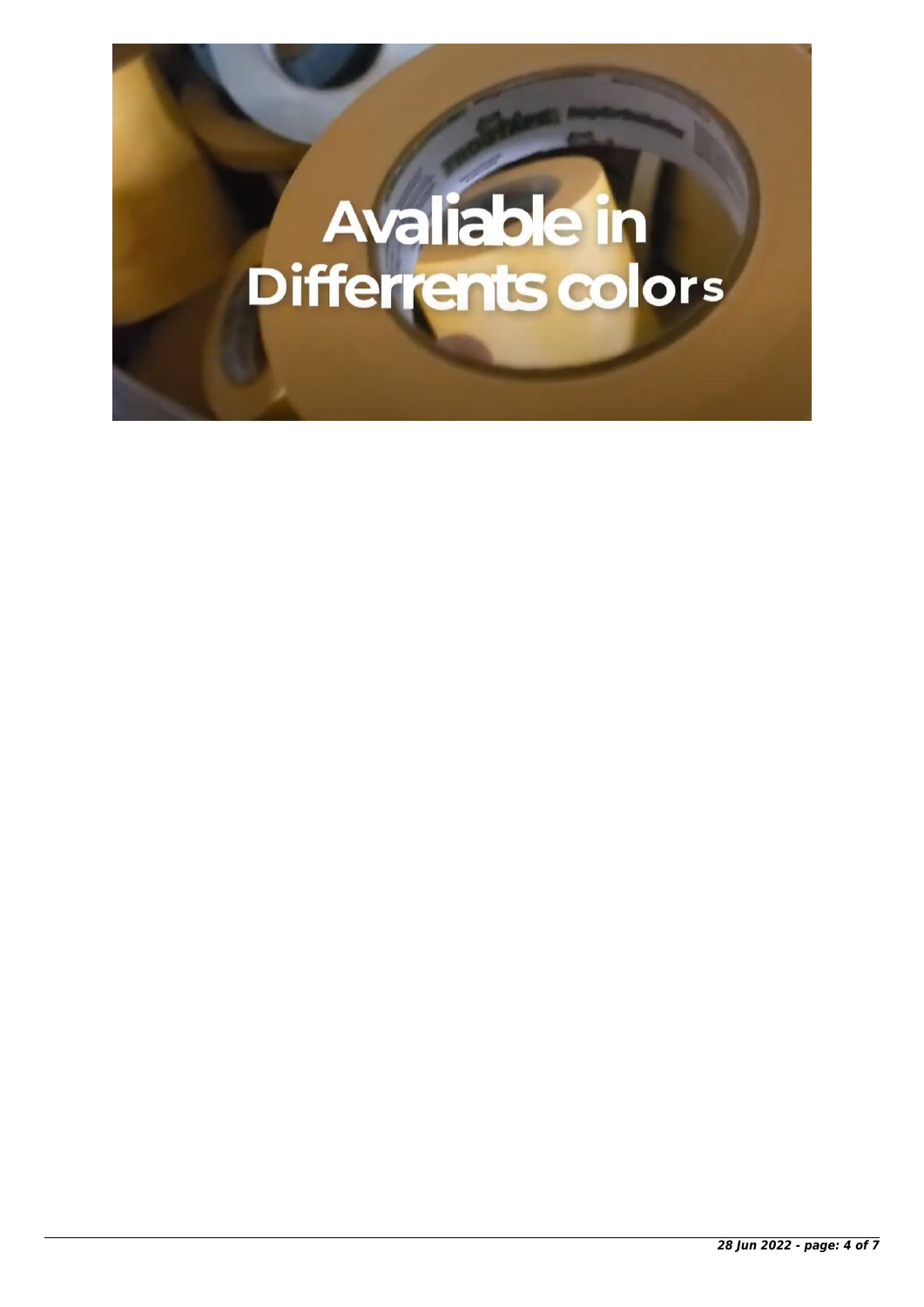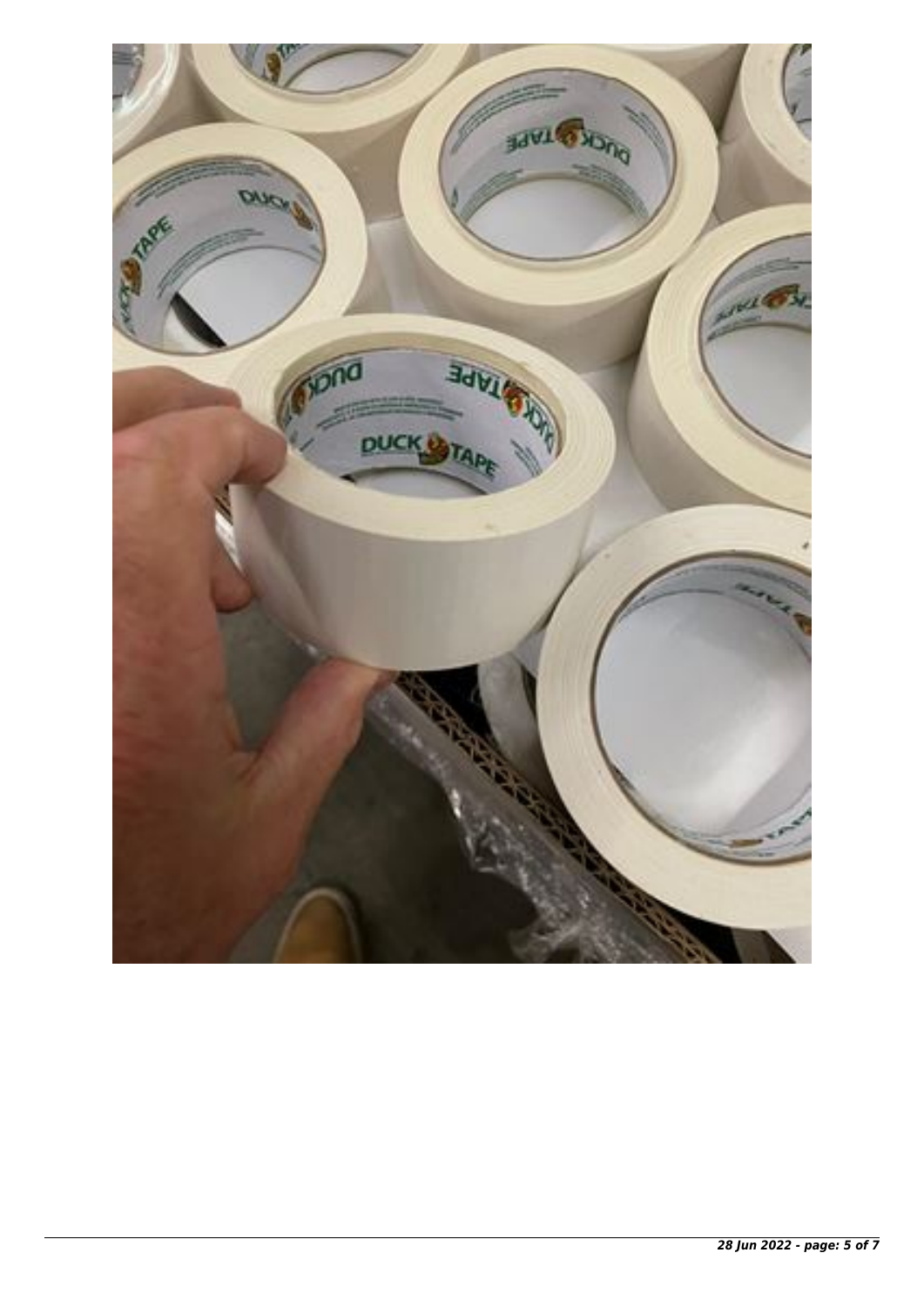